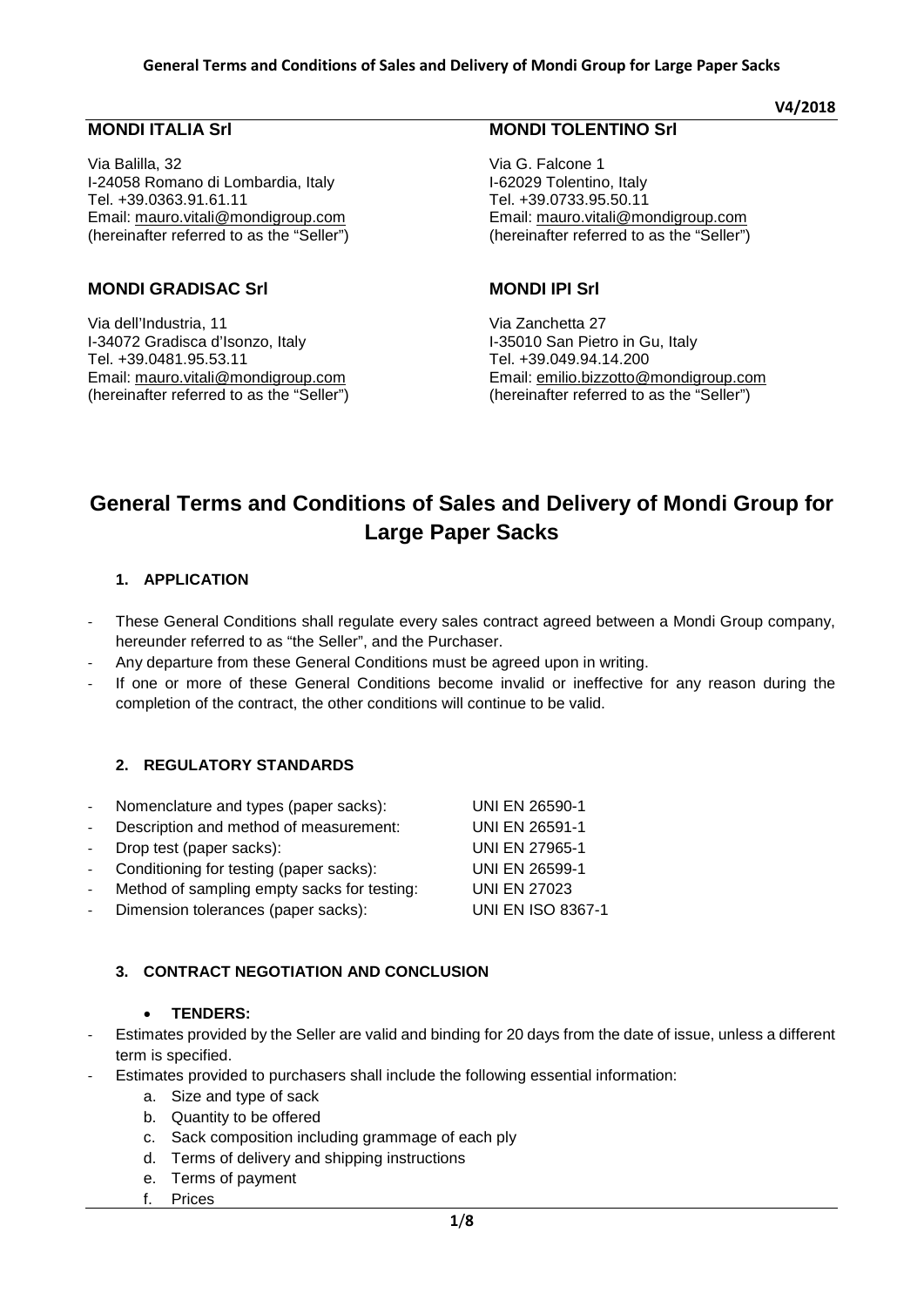# • **ORDERS:**

- Each order becomes executive only after the Purchaser has sent a formal written order to the Seller or the Seller has acknowledged the order by sending an appropriate order confirmation to the Purchaser.
	- The Purchaser must indicate in his order:
		- a. The quantity of sacks ordered;
		- b. Sack sizes and technical specification;
		- c. All other commercial information such as: price, terms of delivery, payment and return.
- For everything not specified in the Purchaser's order the Seller's technical/qualitative standards shall apply.
- Contracts shall be considered as signed and concluded in the Seller's place of domicile.
- Mondi is entitled to outsource part of the process at BRC Packaging certified plants or at plants with similar Standard.
- Mondi is also entitled to use recycled paper. Please refer to the document "SUITABILITY OF THE PAPER SACKS TO THE FOOD CONTACT" for this issue.

# • **ORDER CONFIRMATION:**

The Purchaser, after receipt of the order confirmation, shall notify the Seller any discrepancy with respect to his order immediately, or anyway no later than two days after receipt.

# • **MODIFICATION OR CANCELLATION:**

- Any cancellation or partial or total modification of an order must be agreed by both parties (Seller and Purchaser).
- The Seller will be entitled in any event to reimbursement by the Purchaser of all production costs borne up to the time of cancellation of the order.

# **4. PRICE**

The price agreed upon is net, clear of any tax or charge which shall be entirely at the Purchaser's expense.

# **5. PRODUCTION OF THE ORDER**

# • **COMPONENT PARTS:**

Plies analysis is conventionally conducted from the outside to the inside of the sack; therefore, the first ply is the external one and the last ply is the internal one (which is in direct contact with the filled product).

# • **RAW MATERIALS:**

Unless otherwise agreed in writing, the Seller may choose and use the materials and manufacturing processes for all orders, provided that the end product complies with the specifications agreed with the Purchaser.

# • **FOOD SAFETY:**

- The material supplied by Mondi IPI Srl and Mondi Gradisac Srl is suitable to the food contact according to EU Regulation 1935/2004 and to the Italian D.M. 21/03/73 and subsequent modifications, amendments and supplements.

In case of any food alert the Purchaser shall send an email to: Mondi IPI Srl - [luca.nobili@mondigroup.com](mailto:luca.nobili@mondigroup.com) - (Mobile: +39.335.68.98.543) Mondi Grad

| disac Srl | - gianluca.bonetti@mondigroup.com (Tel. +39 0481 955 311) |  |
|-----------|-----------------------------------------------------------|--|
|           |                                                           |  |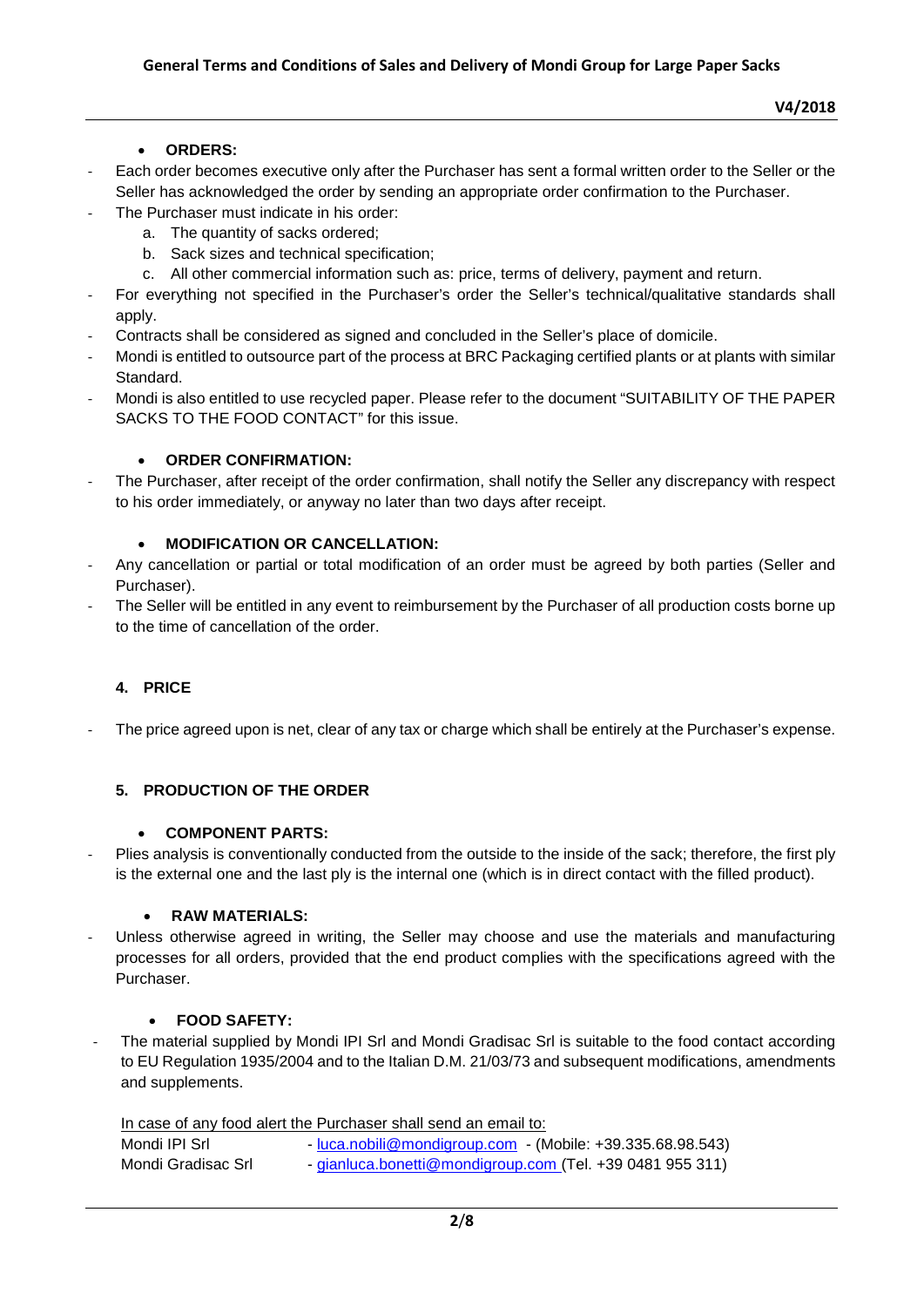# • **PRINTING:**

#### **Intellectual and patent property and rights**

- The Purchaser shall bear sole liability for any third party rights infringement, specifically with regard to any copyright and trademark or registered trademark rights concerning brands, names, patents and designs that the Purchaser himself decides and instructs to be put on his ordered sacks.
- The Purchaser shall guarantee the Seller's extraneousness from any of the above liabilities, taking upon himself full liability for the consequences of any proceedings taken by a third party owing to any infringement of the rights mentioned above.
- In accordance with the law governing intellectual property, any job involving creative work (drawings, photos, printings, films or printing film) performed by the Seller shall remain the exclusive property of the Seller and shall not be transferred to the Purchaser unless otherwise agreed between the parties.

#### **Print quality**

- Print features must always comply with current commercial quality as regards hue tolerances, positioning variations and any crush of print plates.
- Unless otherwise agreed in writing, the Seller will use normal printing inks. He will not therefore guarantee a particular ultraviolet resistance for printing inks and will not be responsible for any hue variation over time as a result of exposure to light or any other agent.
- Assessment of the quality of the graphics even when Pantone (or other range) numbers are provided, must take account of actual reproduction potential and all other factors (paper, porosity, absorption, thickness, etc.), which may affect the final result.

#### **Print approval**

- The Seller shall submit a PDF file for the Purchaser's approval, which the latter shall indicate in writing.
- The Purchaser's approval releases the Seller from any liability for errors and omissions and for any discrepancy between the delivered product and the model/sample used by the Purchaser to define the product during the definition of the order.
- Without this written approval, any verbal approval given by the Purchaser shall release the Seller from any liability.
- After the start of the production, the PDF file shall be considered accepted even without any written or verbal approval, unless otherwise specified by the Purchaser.
- Should the Purchaser's requirement entail some last-minute changes, causing the remaking of the print plates or a production stop on the line, the Seller has the right to demand reimbursement to the Purchaser of all resulting additional costs.
- If the Purchaser considers the hues as particularly important, he shall agree with the Supplier to attend the first printing run to give his approval.

# **Manufacturer's logo**

The Seller may distinguish his products by printing/putting his brand name and/or his reference code on them, as well as any other symbol necessary or useful for the identification of the packaging during the recycling process.

# • **PRODUCTION TOLERANCE:**

#### **Grammage and thickness tolerances**

 $*$ ) paper  $+/-5\%$  (grammage),

-

- $*$ ) plastic materiale  $+/-10\%$  (thickness),
- \*) coated materials +/-10% (grammage).
- The Seller may decide to supply sacks produced with plies of alternative grammage, provided that the number of plies and the total grammage with the above mentioned +/- 5% tolerance remain unvaried.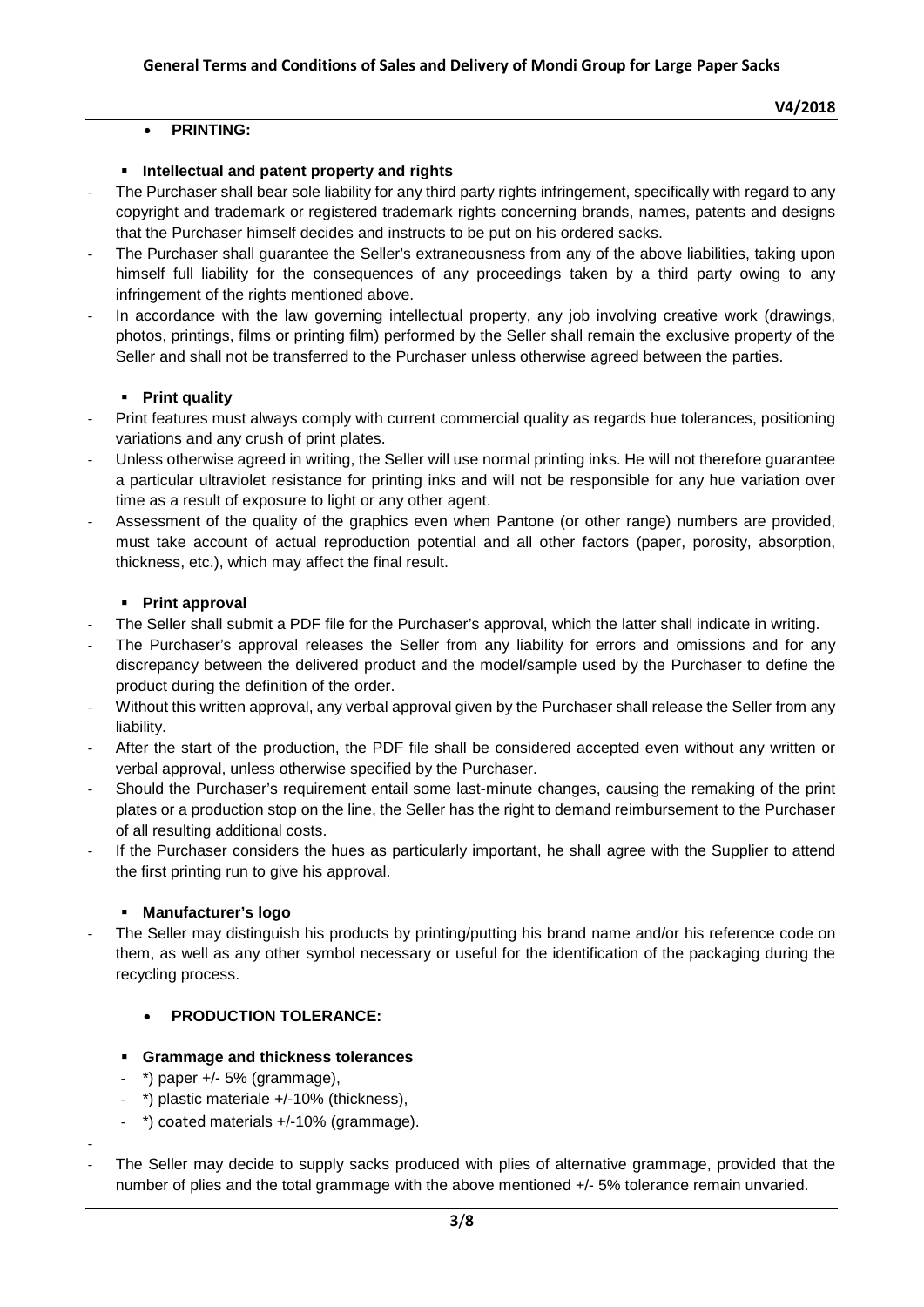#### **Dimensional tolerances**

- See UNI EN ISO 8367-1 regulations, i.e.:
	- **a. Open mouth sacks:**

|                 | i. Sack length  | $+/- 10$ mm |  |  |  |  |  |
|-----------------|-----------------|-------------|--|--|--|--|--|
|                 | ii. Sack width  | $+/- 5$ mm  |  |  |  |  |  |
| iii.            | Bottom width    | $+/- 5$ mm  |  |  |  |  |  |
| b. Valve sacks: |                 |             |  |  |  |  |  |
| i.              | Sack length     | $+/- 10$ mm |  |  |  |  |  |
|                 | ii. Sack width  | $+/- 5$ mm  |  |  |  |  |  |
| iii.            | Bottom width    | $+/- 5$ mm  |  |  |  |  |  |
|                 | iv. Valve width | $0/+5$ mm   |  |  |  |  |  |
| v.              | Valve length    | $+/- 5$ mm  |  |  |  |  |  |
|                 |                 |             |  |  |  |  |  |

#### **Quantity tolerances**

- Admitted quantity tolerances are as follows:
	- i. Less than  $5.000$  sacks  $+/-25\%$
	- ii.  $5,000$  to 10,000 sacks  $+/- 15\%$
	- iii. 10,000 to 25,000 sacks +/- 10%
	- iv. 25,000 to 100,000 sacks +/- 8%
	- v. More than 100,000 sacks +/- 5%

#### **Quality tolerances**

- (A) Critical non compliances, which reduce significantly the possibilities to use the sack or which make the sack completely unusable for its designed purpose.
- (B) Significant (but not critical) non compliances, which affect slightly the use of the sack, allowing its typical use or requiring some kind of care during sacking operations.

Critical non-compliance (A) tolerances are admitted up to the following percentage limits:

|      | Less than 5,000 sack batch   | .5%      |
|------|------------------------------|----------|
| -ii. | 5,000 to 10,000 sack batch   | 4%       |
| iii. | 10,000 to 25,000 sack batch  | 3%       |
| iv.  | 25,000 to 100,000 sack batch | 2%       |
|      |                              | $\cdots$ |

v. More than 100,000 sack batch 1%

This maximum limit shall be checked on the entire batch and not on part of it or on single pallets.

#### **6. PACKING AND SHIPPING**

- Unless otherwise agreed, the Seller will adopt his packing standards with regard to: size and type of the pallet, pieces per pallet and protection of the goods.
- Any requested and supplied CP1 or Euro pallets shall be returned in their original quantity and condition. Pallets not returned or returned in an unusable condition will be invoiced at cost price.
- If the goods are invoiced by weight, the price shall be calculated on gross weight (including pallet and packing paper).
- Any special packaging shall be charged at cost.

#### **7. DELIVERY**

The contractual delivery terms will always be extended by a period at least equal to the delays due to the following: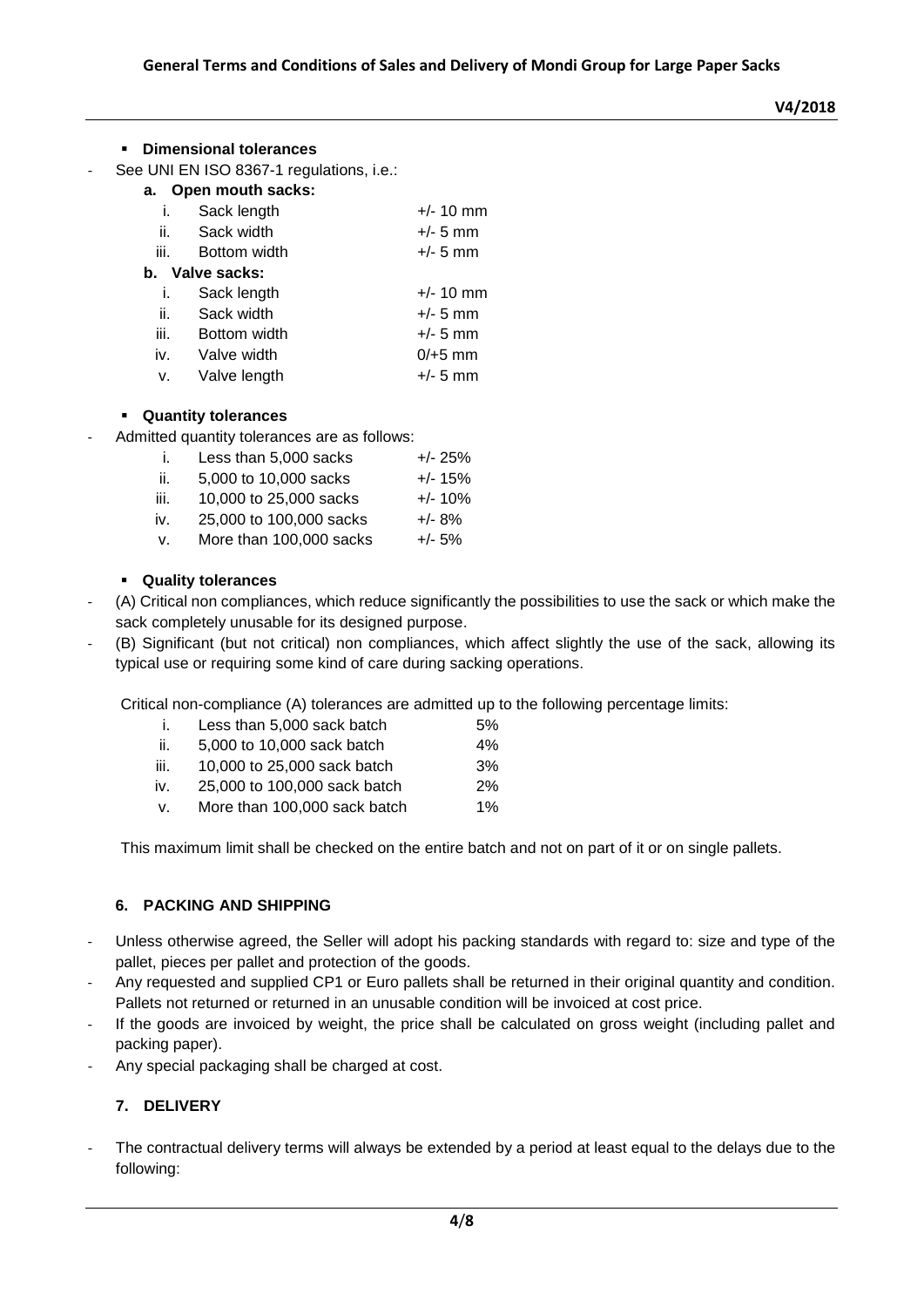- i. Product variations requested by the Purchaser, delays, slowdowns, suspensions or disruptions of manufacturing processes imputable to the Purchaser;
- ii. *Force majeure* circumstances and acts of God such as: wars, terrorist attacks, vandalism, strikes, fire, floods, earthquakes, particularly bad weather conditions, measures imposed by the public authorities, power cuts, machinery breakdowns or raw material shortage, unless the Seller is discharged from his obligation given the unexpected impossibility of performance, except for the case provided for in part 10;
- iii. If the goods do not need to be transferred to the Purchaser's domicile or another location designated by the Purchaser, he shall collect it within the period agreed upon;
- iv. Should the Purchaser fail to collect the goods promptly, the Seller may relocate the goods to his warehouse and the Purchaser shall pay 1.5% of the product sales price for each month of storage, and/or send the goods to the Purchaser, who shall also pay for the transportation costs;
- v. During the storage period after the term of collection of the goods, the Seller is not liable for any loss or deterioration of the goods for whatever reason;
- vi. In any event, goods not collected within the agreed period may be invoiced as per contractually agreed collection date and the terms of payment shall become effective from that same date.

# **8. PAYMENT**

- Acceptance of cheques and other securities shall be subject to financial coverage.
- In the event of a delay in payment, the Purchaser shall pay interest on arrears as laid down by the Italian Legislative Decree No. 231 of October, 9th 2002 and subsequent amendments and additions.
- When more than one contract has been agreed between the Purchaser and the Seller, or if more than one delivery is included in a contract, any dispute arising from one of the contracts or one of the deliveries in a contract shall not entitle the Purchaser to suspend payment related to goods already supplied.
- In the event of failure to pay by the Purchaser, the Seller has the right to suspend supplies of the remaining deliveries or contracts without prejudice to his right for compensation.

# **9. CHECKS ON GOODS AND COMPLAINTS**

- Notification of any non-compliance must happen within 30 days following receipt of the goods.
- Notwithstanding the provisions of the art. 1745, first paragraph, of the Italian Civil Code, the Purchaser's complaints shall be submitted to the Seller exclusively in writing, via registered letter.
- Without prejudice to the provisions of parts 1) and 2), any hidden quality defect shall be reported within 8 days and no later from their detection.
- Purchaser's complaints are not admitted when concerning alterations caused by light or other agents or substances harmful to paper, colour printing, etc.
- Similarly, Purchaser's complaints are not admitted when concerning the consequences of improper storage of the goods after delivery.
- Goods shall be preserved by the Purchaser in compliance with the conditions specified by the Seller. Where these conditions are not indicated, goods must be preserved under the following conditions:
	- i. Minimum temperature: 10°C,
	- ii. Relative humidity between 40 and 60%,
	- iii. Free from any PE wrapping film so to allow further dry up of the sacks,
	- iv. Pallets must not be stacked on top of each other.
- Goods subject to complaint by the Purchaser shall be kept available for the Seller's inspection for 15 days from the date of complaint, without prejudice to the Purchaser's obligation to provide rigorous evidence of his complaints. Goods subject to complaint cannot be returned to the Seller without his approval.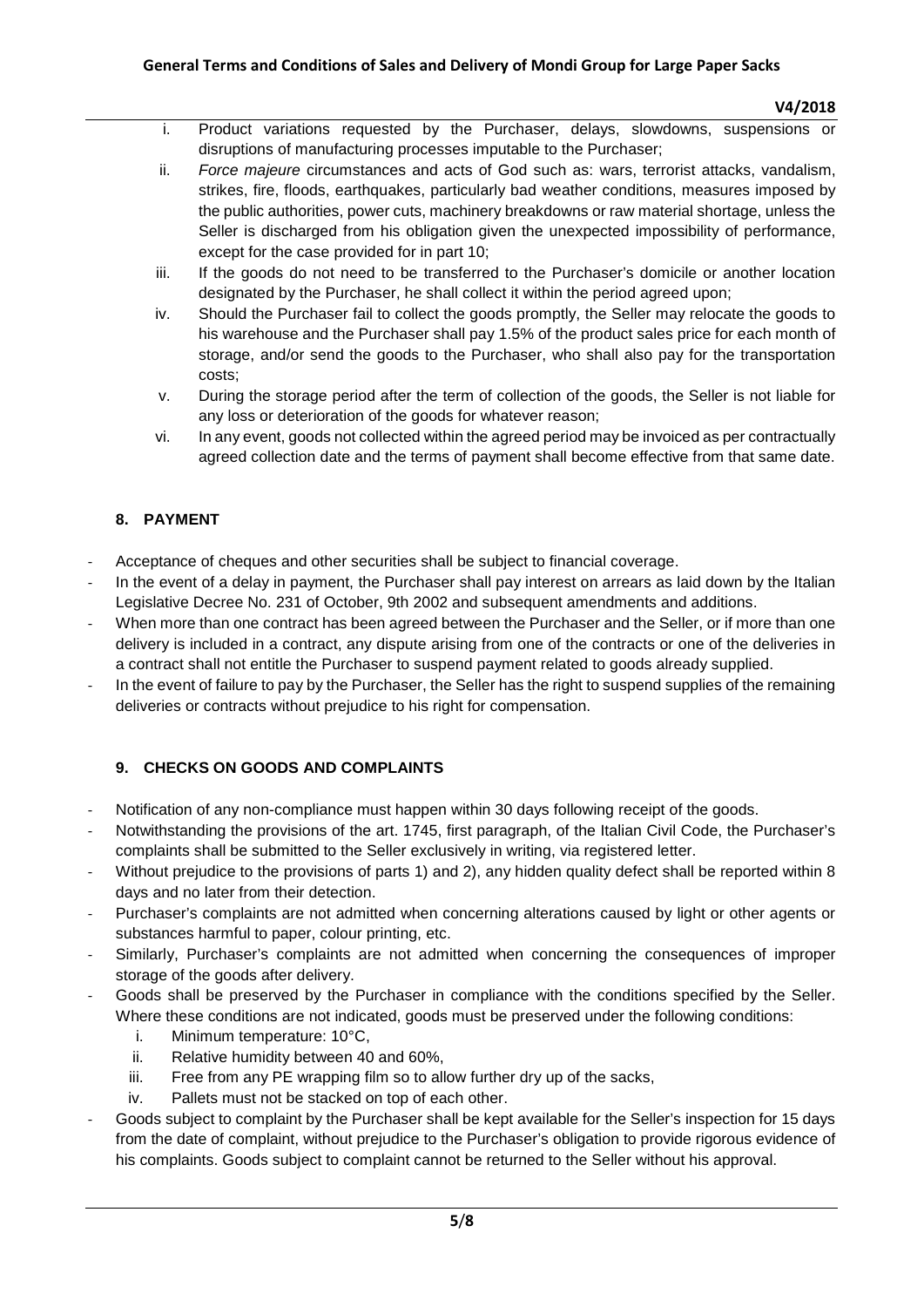#### **General Terms and Conditions of Sales and Delivery of Mondi Group for Large Paper Sacks**

#### **V4/2018**

- Without prejudice to the cases of exclusion of Seller's liability mentioned above, in the event of any quality or non-compliance defects and any other manifest default or breach of the Seller, the Purchaser shall have the right, to be exercised within two months of the ascertainment of the breach, to request (to the Seller) that the defective or non-compliant goods shall be made good or replaced within two months, at the Seller's discretion.
- Even in the event of ascertained liability on the part of the Seller, he shall be answerable only for the value of the goods delivered and subject to complaint.
- Under no circumstances shall the Seller be obliged to commit to indemnify the Purchaser for any direct or indirect damage such as loss of production, damage to property or injury, damage to his reputation, etc.
- Only for the food grade sacks: please refer to the Food Contact declarations issued by the relevant plant for the "expiry date" of the items.

# **10. INABILITY TO PERFORM THE CONTRACT**

- Should it become impossible to perform a contract because of the unavailability of a specific raw material or the discontinuation of a particular industrial process, the parties undertake to examine and agree upon the provision of an alternative product whose price, if the parties are unable to agree on one, is to be established by a third party designated by both parties, or, if they are unable to agree on one, by the General Secretary of the Italian Associazione Nazionale Industrie Grafiche, Cartotecniche e Trasformatrici (national association of graphics and paper converting industries).
- Both parties, however, retain their right to withdraw from the contract.

# **11. SPECIAL CONDITIONS FOR E-COMMERCE SALES**

- The sale by way of our E-Commerce platform shall be governed in addition by the following special provisions:
- We give all customers the opportunity of placing on-line orders on: ebags.mondigroup.com.
- On request, the customer will be provided with a user ID and a personal master password along with instructions containing the technical requirements at customer's premises (these shall be established by the customer at his cost and risk; there will be no compensation upon termination of our E-commerce platform for any reason whatsoever, in particular also if we give notice). The customer is thereby able to produce and release on our server sub-authorizations. These sub-authorizations are either of the same scope as the master authorization or permit the placing of orders and the reading or permit only the reading. The master authorization may be used to modify or revoke a sub-authorization at any time.
- The issue and control of sub-authorizations as well as the preservation and confidentiality of the master authorizations and the sub-authorizations shall be exclusively the customer's responsibility. We can only check whether a password is consistent with a properly released sub-authorization. We do not have to make any further checks.
- Any person that logs in by using a sub-authorization released on our server and the relevant password shall be deemed authorized to take all legally effective measure in connection with orders and creation of print proofs, the modification thereof and submission of orders to us. Such person shall as well particularly be deemed authorized to give the approval to print the print proofs. This shall also apply if such information - whether sent as encrypted text or clear text - is read by unauthorized persons (in particular "hackers") either at customer's premises or in the Internet.
- Orders may only be placed for such products for which precise specifications have already been agreed in advance.
- The customer shall check the draft of the print proof for any fault whatsoever before giving the print approval. With giving this approval the customer agrees irrevocably to the printing of this template. Subsequent changing of the template (and therefore subsequent trouble shooting as well) can only be made at the expense of the customer.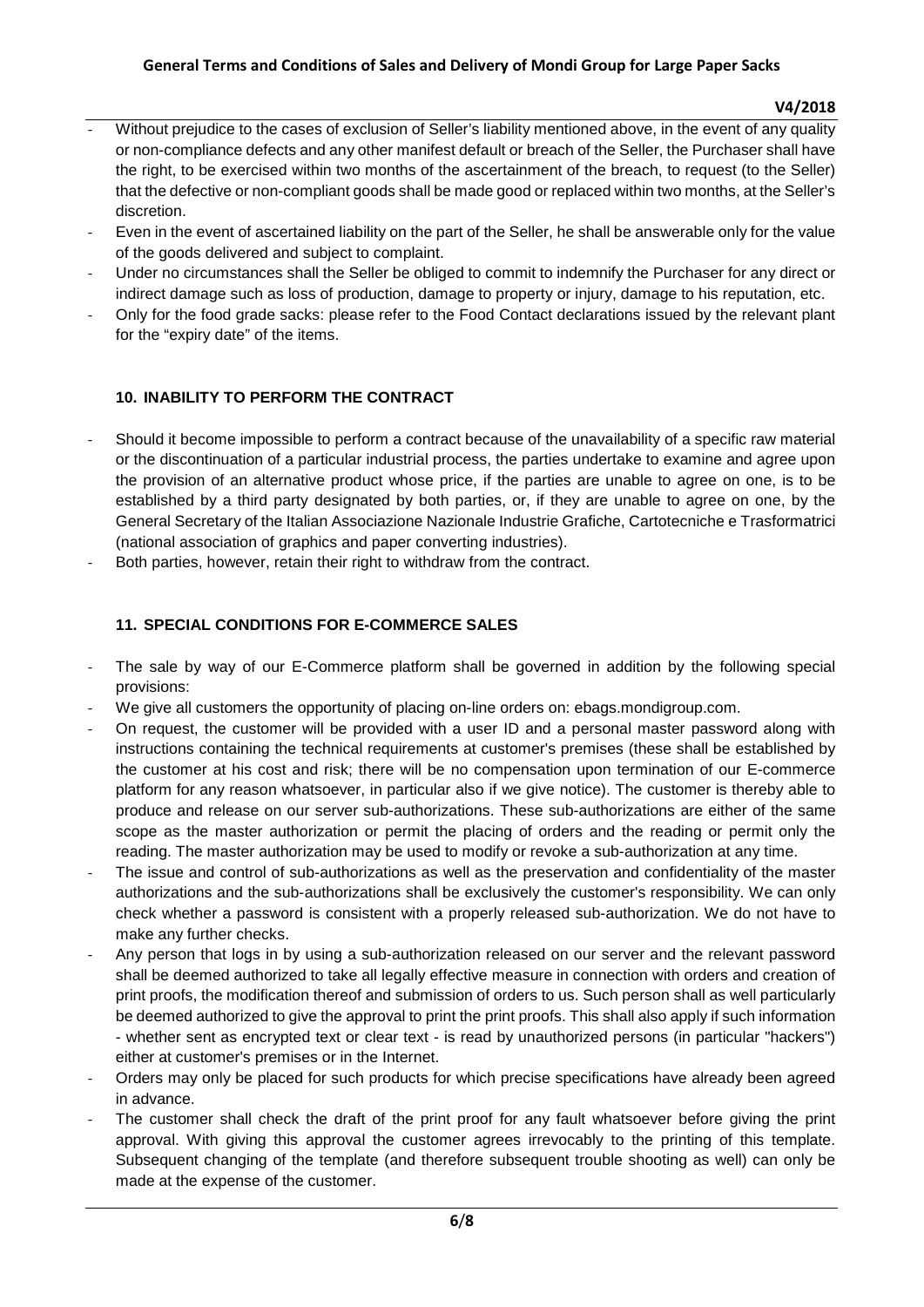#### **V4/2018**

- An order may only be placed if all obligatory fields (indicated with a star) are completed. Before sending the order, the customer is provided with a schedule of the contents of the order and prices which he may correct or confirm. We will confirm receipt of the order through an automatically sent e-mail, which is, however, no acceptance of the order. Messages are received by us only during regular business hours (Monday to Friday from 9:00 a.m. to 4:00 p.m., except for public holidays in Italy). Any messages arriving on our server outside these hours shall be deemed received only on the next working day.
- The Contract becomes effective only if we check the order, marking it as "confirmed" among open orders. The Customer does not need to be provided with a separate notice of acceptance. Unless the order is entered as "confirmed" within 14 days after sending, it shall be deemed refused.
- We will save the accepted order, retrievable by the customer under open orders at any time. He may also view the internal stage of the order.
- The customer knows that the Internet is no safe communication medium and that information which is transmitted through the Internet can, on the one hand, become known and, on the other hand, be modified by third parties. The customer bears the risk that we might not receive information or that information might not be received in the form sent. We may rely upon the fact that information was sent by the customer in the form as received by us.
- We are not liable for any functioning of our E -Commerce platform without any interruption. We are entitled to carry out work which may require a shut-down at any time, also without prior notice. We are not obliged to provide a certain capacity of the connection and of the server so that overloads and longer response periods have to be taken into account.
- We may fully discontinue our E-Commerce platform at any time without stating any reason with one month's prior notice (date of sending of the notice).
- The customer acknowledges that the information provided in the course of the order and the handling of the order may be compiled, processed, saved and used for accounting purposes and for internal market research and marketing purposes. We will use the information to ensure compliance with statutory provisions, for the handling of payment transactions and for advertising purposes. The customer also agrees to the data transmission to our print plate suppliers as our subcontractors. The print plate suppliers will use the information only for the purpose mentioned above.
- All business information between the parties as well as the provisions hereof shall not be disclosed to third parties. This provision shall survive the termination hereof.
- The information and recommendations provided in the course of our E-Commerce platform will be provided to the best of our knowledge. Nevertheless, we are not able to know and take into account all considerations underlying the customer's decision. Therefore, the customer is obliged before taking a measure to verify any information and recommendation we provided and to make his own decision. We disclaim all liability for incorrect information and recommendations, unless the customer proves that we acted with intent or gross negligence.

# **12. HANDLING OF PERSONAL INFORMATION**

With regard to the handling of customers' personal information, customers are entitled to exercise the rights laid down in Articles 15 (Right of access by the data subject), 16 ( Right to rectification), 17 ( Right to erasure ['right to be forgotten']), 18 ( Right to restriction of processing) of the European Regulation 679/2016.